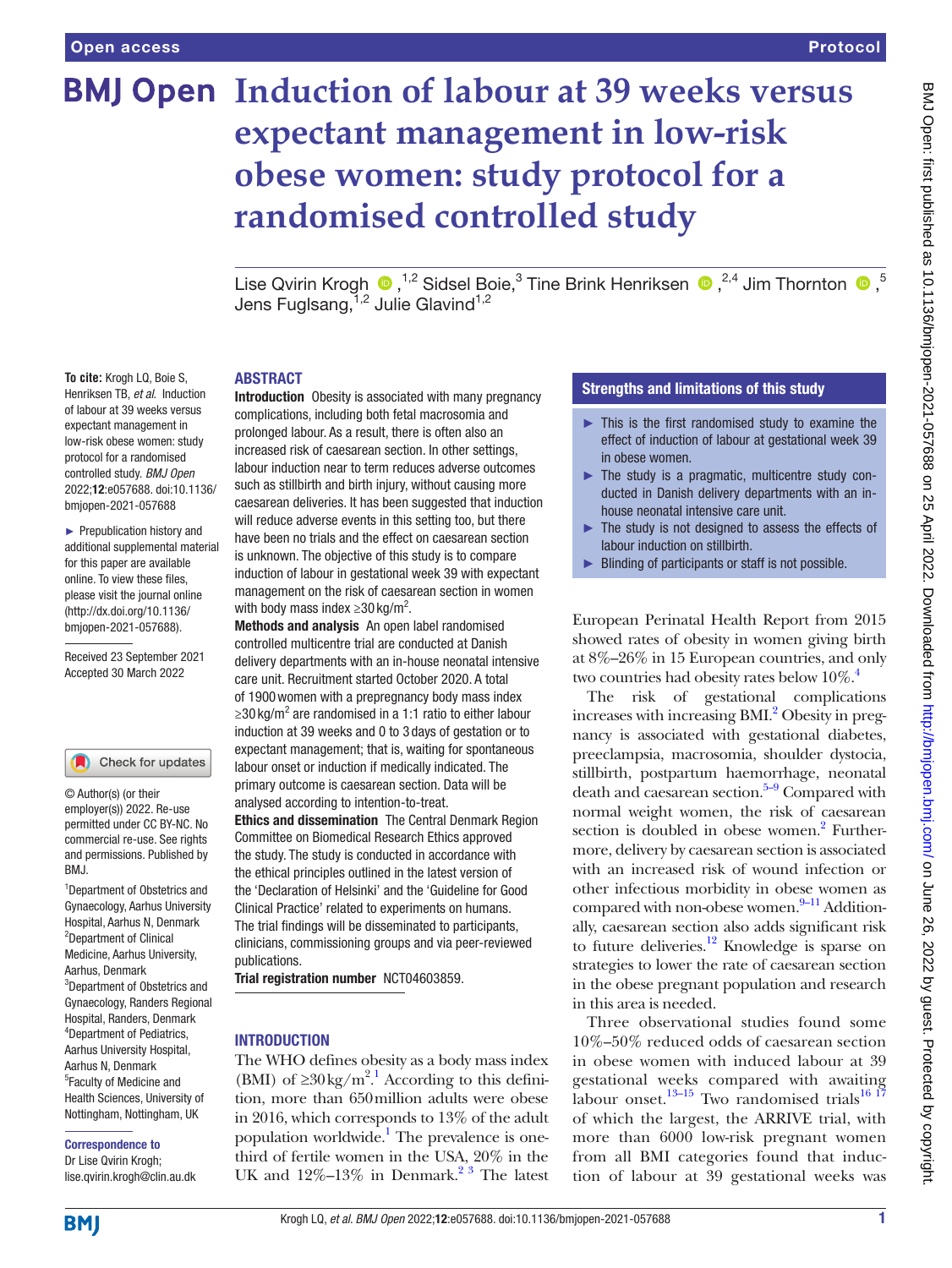associated with lower caesarean section rates[.17](#page-5-4) In 'Care of women with obesity in pregnancy' from the Royal College of Obstetricians in the UK, it is advocated that the option of induction of labour should be discussed with the pregnant women.[18](#page-5-5) In August 2018, the American College of Obstetricians and Gynaecologists advised that it is reasonable to offer induction of labour to low-risk women at 39 gestational weeks in consideration of the women's prefer-ences.<sup>[19](#page-5-6)</sup> Nonetheless, to our knowledge, no randomised studies compared induction of labour at 39 gestational weeks with expectant management in obese women.

Current practice in Denmark is to offer induction of labour at 41 gestational weeks and 0days to women with a BMI of 35 or more, whereas women with BMI of 30 kg/ $m^2$ to  $35\,\mathrm{kg/m^2}$  are offered induction of labour at 41 gestational weeks and 3–5days. Danish obstetrical practice differs from other parts of the world (eg, the USA), in particular, with regards to a universal prenatal care free of charge, outpatient induction regimes in low-risk pregnancies, fewer obese and multiparous women and caesarean delivery rates of 20% compared with 30%–35% in the USA.

The objective of this study is to investigate how the caesarean section rate is affected when inducing labour at 39 gestational weeks compared with expectant management among women with prepregnancy BMI ≥30 kg/m<sup>2</sup>.

## METHODS AND ANALYSIS

#### Trial acronym

When to INDuce for OverWeight? The WINDOW study.

## Study design

The study is a multicentre randomised controlled trial and complies with the Consolidated Standards of Reporting Trials guideline [\(figure](#page-1-0) 1).



<span id="page-1-0"></span>Figure 1 Eligibility, enrolment, randomisation and assessment.

## **Sites**

Recruitment will take place at 11 Danish delivery departments with an in-house neonatal intensive care unit. Recruiting sites are listed at ClinicalTrials.gov.

## **Recruitment**

Pregnant women with a prepregnancy BMI  $\geq 30 \text{ kg/m}^2$ referred to one of the recruiting sites are screened for eligibility. A screening based on the medical record is performed two times; at about gestational week 32 and again at about gestational week 38 and no later than 39 weeks and 0days, identifying eligible women who receive written information on the study via an Identity-personal digital postbox as well as verbal information. Written informed consent is obtained electronically prior to randomisation [\(online supplemental appendix 1](https://dx.doi.org/10.1136/bmjopen-2021-057688), written in Danish). The procedures concerning the screening, patient information, randomisation and data collection are performed by formally trained midwives or doctors of the local clinical team.

## **Participants**

The trial includes pregnant women with a prepregnancy BMI  $\geq$ 30 kg/m<sup>2</sup> obtained by the general practitioner in early pregnancy. The prepregnancy BMI is either based on self-reported weight and height or an actual measurement of weight and height by the general practitioner.

Exclusion criteria are as follows:

- Multiple pregnancy.
- ► Previous caesarean section.
- Gestational age estimated by other methods than Crown–Rump–Length in early pregnancy.
- ► Scheduled for elective caesarean section at the time of randomisation.
- Known fetal contraindications to induction at the time of randomisation.
- ► Known fetal contraindications to expectant management at the time of randomisation: for example, history of continuously abnormal or pathologic cardio toco graphy, fetal growth restriction or macrosomia or major malformations diagnosed by ultrasound.
- ► Known maternal contraindications to induction at the time of randomisation: for example, placenta previa/ accreta, vasa previa.
- ► Known maternal contraindication to expectant management at the time of randomisation: for example, maternal medical conditions\*, signs of labour, including prelabour rupture of membranes.
- ► Legal or ethical considerations: maternal age <18 years, inability to read or understand Danish.

\*Maternal medical conditions: for example, insulintreated diabetes mellitus, any hypertensive disorder with blood pressure >140/90 mm Hg, cardiac disease, renal insufficiency, other medical or psychological conditions suggesting delivery <41 gestational week and 0days.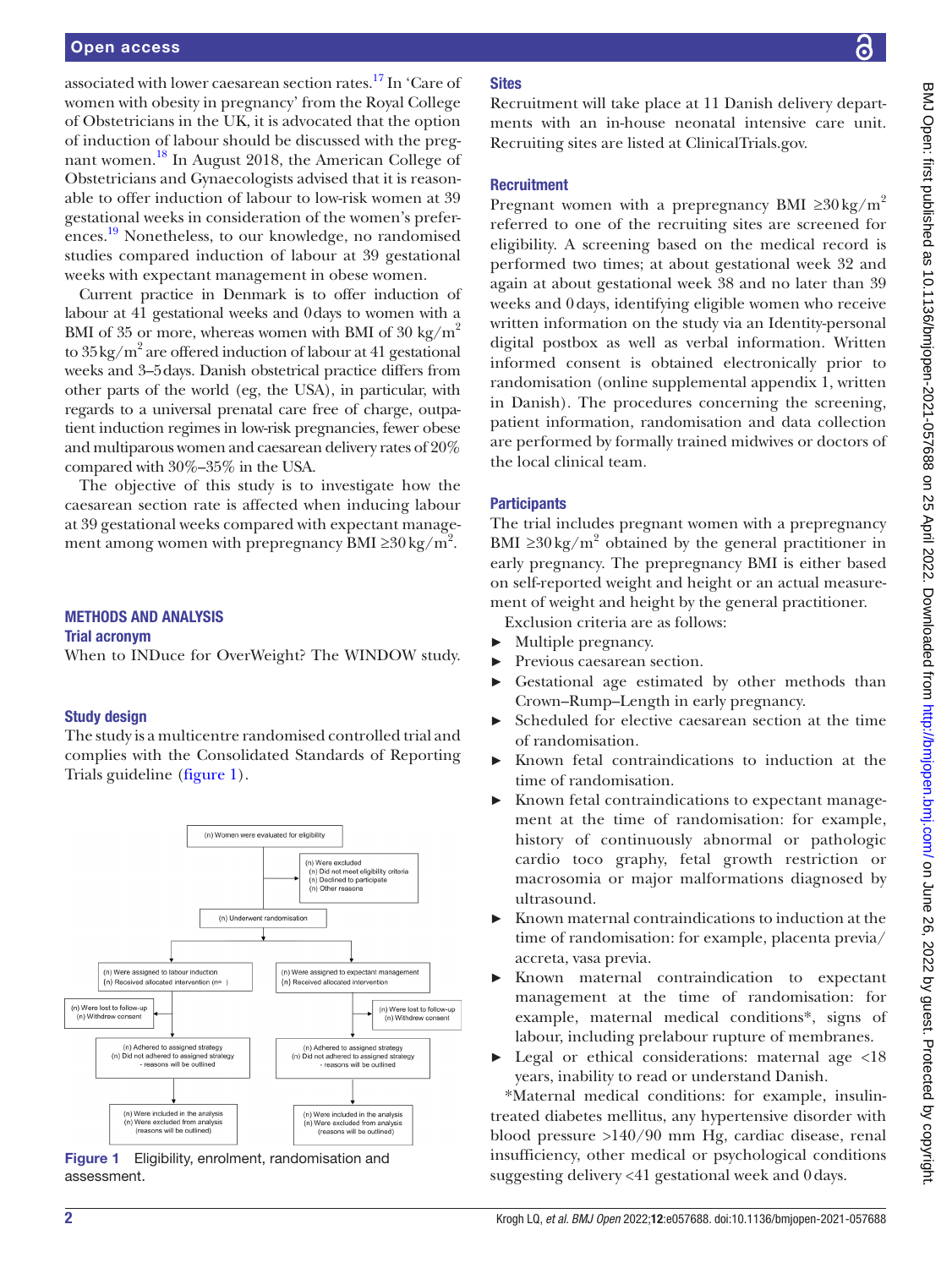# Randomisation

Before 39 weeks of gestation, and before the onset of labour, women who give informed consent are randomised to one of the two interventions using an internet-based randomisation programme in a 1:1 ratio and with permuted and random block sizes of 2, 4 and 6. Site stratification is used to take into account that sites could differ in participant characteristics and in the clinical management. The randomisation programme automatically transfers the entry data to an electronic case record forms in the database Research Electronic Data Capture  $(REDCap).^{20}$  REDCap is a secure, web-based database compliant with all regulatory guidelines and enables a complete audit-trail for data entry validation.

## **Interventions**

## Induction of labour in pregnancy at 39 gestational weeks and 0–3 days

Induction performed according to local clinical practice for induction of labour (prostaglandin E1, E2, foley catheter, cervical ripening, balloon catheter, artificial rupture of membranes or oxytocin infusion when applicable).

## Expectant management

Awaiting spontaneous labour onset or intervene as usual, for example, induction at a later gestation if an indication for delivery arises. All women with prolonged pregnancy can be offered induction from 41 gestational weeks and 0days in accordance to local clinical practice.

# **Blinding**

The study is open label. No attempt to blind are made given that it would be infeasible to fully accomplish with the large difference between the two interventions.

## Outcome measures

The primary outcome is maternal, caesarean section. A primary neonatal composite outcome is also defined. However, since it is plausible that the effect of induction on fetal trauma might differ from the effect on fetal hypoxia, two secondary fetal composite outcomes are labelled as 'of special interest'.

# Primary outcome

► Caesarean section

# Secondary outcomes

Maternal follow-up is set 30 days' postpartum unless specified otherwise.

- ► Mode of delivery if not by caesarean section.
- ► If operative vaginal delivery; vacuum or forceps.
- ► Indication for caesarean section or operative vaginal delivery.
- ► Epidural analgesia.
- ► Minor shoulder dystocia defined as the need for McRoberts manoeuvre.
- ► Major shoulder dystocia defined as the need for procedures other than McRoberts manoeuvre.
- ► Clinical suspicion of abruption of the placenta leading to an intervention in labour.
- ► Cord prolapse.
- ► Intrapartum fever (defined as >38.2°C with epidural, without epidural:  $>38.0^{\circ}$ C).
- ► Perineal third or fourth degree laceration.
- ► Episiotomy.
- ► Damage to internal organs (bladder, bowel or ureters).
- ► Uterine scar dehiscence or rupture.
- ► Estimated postpartum haemorrhage.
- Blood loss  $>500$  mL within the first 48 hours from delivery.
- ► Blood loss >1000mL within the first 48 hours from delivery.
- ► Blood transfusion within the first 48 hours from delivery.
- ► Hysterectomy.
- ► Puerperal infection treated in hospital.
- ► Other severe postpartum conditions treated in hospital, including any thromboembolic event.
- ► Maternal admission to intensive care unit.
- ► Maternal cardiopulmonary arrest.
- ► Maternal death.

Neonatal follow-up is set 28 days after birth unless specified otherwise.

The following is the primary neonatal composite outcome, including any of the following:

► Stillbirth or neonatal death, the need for respiratory support (intubation and mechanical ventilation, oxygen, continuous positive airway pressure (CPAP) or high-flow nasal cannula (HNFC)) within 72 hours after birth if admitted to a neonatal intensive care unit, Apgar score <4 at 5 min, moderate to severe hypoxic ischaemic encephalopathy (defined as the need for therapeutic hypothermia), seizures, infection (defined as antibiotic treatment continuously for 7 days minimum), meconium aspiration syndrome, birth trauma (any fracture, Duchenne-Erbs palsy or retinal haemorrhage), intracranial or subgaleal haemorrhage or hypotension requiring vasopressor support. All components of the above neonatal composite will additionally be reported separately

The following are the neonatal secondary outcomes. The first two neonatal secondary outcomes, namely, the trauma composite and the asphyxia composite, are considered of special interest.

- Neonatal trauma composite including any of the following; birth trauma (bone fracture, Duchenne-Erbs palsy or retinal haemorrhage), intracranial or subgaleal haemorrhage
- Neonatal asphyxia composite including any of the following; seizures, Apgar score <4 at 5min, umbilical arterial cord pH <7.0, umbilical arterial cord standard Base Excess (sBE) <−15.0mmol/L or hypoxic– ischaemic encephalopathy (defined as the need for therapeutic hypothermia)
- $\blacktriangleright$  Apgar score at 5 min (<4, 4 to 7)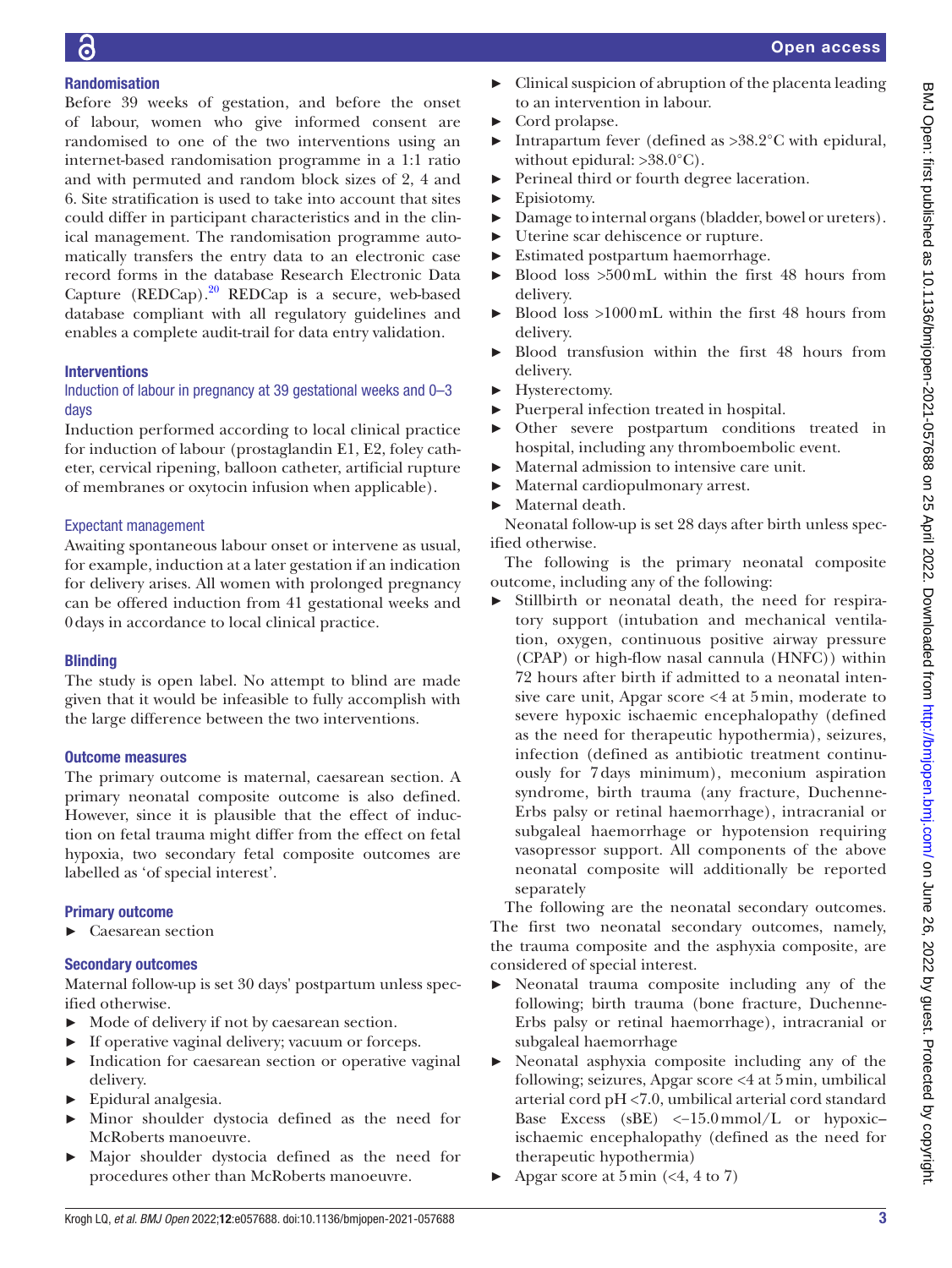- ► Umbilical cord arterial pH <7.0and standard base excess value <−15.0mmol/L
- Neonatal intensive care admission within 72 hours after delivery
- ► Treatment during admission (CPAP, HNFC, oxygen supplement treatment, mechanical ventilation, therapeutic hypothermia, vasopressor support, antibiotic treatment continuously for 7days minimum) Neonatal characteristics:
- ► Birth weight.
- $\blacktriangleright$  >4500 g.
- ► Female sex.
- Maternal experience on birth:
- $\blacktriangleright$  Childbirth Experience Questionnaire<sup>[21](#page-5-8)</sup> assessed 4–6 weeks postpartum.

Maternal postnatal depression:

► Major Depression Inventory<sup>22</sup> and Edinburgh Postnatal Depression Score<sup>23</sup> assessed  $4-6$  weeks postpartum.

All data are registered in an electronic Case Record Form  $(eCFR).^{20}$  A detailed data dictionary clearly defines all included variables.

## Sample size

The power calculation was based on the assumption of a caesarean section rate in the expectant management group of 25% and in the induction of labour group of 19%. These data were based on the caesarean section rate among women with a prepregnancy BMI ≥ $30\,\mathrm{kg/m^2}$  who delivered at Aarhus University Hospital in 2018. On the basis of these numbers and with an alpha of 0.05, a total sample size of 854 per group would provide a power of at least 85% to detect a difference of 6% in the caesarean section rate between the two groups. Anticipating dropout and allowing crossover the sample size was increased to 950 participants in each group (1900 in total).

## Statistical analysis plan

Basic demographic data and labour characteristics are presented with number (no.) and percentages  $(\%)$ for categorical variables, mean and SD for continuous Gaussian distributed variables, median and IQR for continuous non-Gaussian variables.

The primary analysis follows the intention-to-treat principle.

The primary outcome variable will be assessed by comparing the event rates in the two groups using a  $\chi^2$  test with a two-tailed p value of 0.05. Results will be presented as absolute and relative risks along with 95% Cls and number needed to treat (if applicable). Categorical secondary outcomes will be assessed in the same way as the primary outcome. For continuous secondary outcome differences will be assessed between groups using the student's t test or a non-parametric Mann-Whitney U test as appropriate. For composite outcomes, the individual outcomes will be also examined.

Subgroup analyses will be undertaken for the subgroups; BMI  $\leq$  or  $\geq$  35 kg/m<sup>2</sup>, parity 0 versus  $\geq$ 1 and gestational

diabetes mellitus (GDM) versus no GDM. A per protocol analysis of the primary outcome is also made.

STATA 17.0 will be used for data management and analyses.

## *Adherence to assigned care*

Adherence to assigned care strategy in the induction group will be defined as delivery from randomisation until 39 weeks and 3days, as are initiation of induced labour or spontaneous onset of labour before 39 weeks and 4days. Adherence to assigned care strategy in the expectant management group will be defined as delivery from randomisation and onwards. The adherence to the allocated group is presented in terms of number (no.) and percentage  $(\%).$ 

## Data collection and management *Data collection process and method*

A few dedicated and trained research staff members from the local clinical team are responsible for data collection and entry. Except from some of the baseline data and data from the postpartum questionnaires, all data will be obtained from the in-hospital electronical medical record. Data will be collected on eCFRs on which almost every response is precoded. The forms are generated using REDCap<sup>[20](#page-5-7)</sup> hosted at Aarhus University. If participants discontinue or deviate from the intervention protocol data collection continues, unless the participant specifically state otherwise.

## *Data management*

Data quality and validity are optimised by having dedicated research staff members entering all data according to a detailed data dictionary clearly defining all included variables. All outcome data are managed in REDCap. REDCap is designed with data forms containing fieldspecific validation checks to ensure that mandatory fields are filled out and that continuous variables are within predefined ranges. Furthermore, REDCap allows for data quality rules warning of potential incorrect data. These data are assessed continuously and corrected if relevant.

## Patient and public involvement *Project material*

A number of pregnant women at Aarhus University Hospital within the target group reviewed the written information material and gave verbal feedback to the coordinating investigator in a non-structural manner.

## *Patient perspectives*

An explorative qualitative study is performed aiming to investigate the experience of induced labour, and the information needs among women in the intervention arm. A purposive sample of participants is recruited from a minimum of two hospitals in Central Denmark Region and interviewed 4–12 weeks postpartum by a social scientist researcher. Interviews are conducted at a time and place of the participants' choice using a semistructured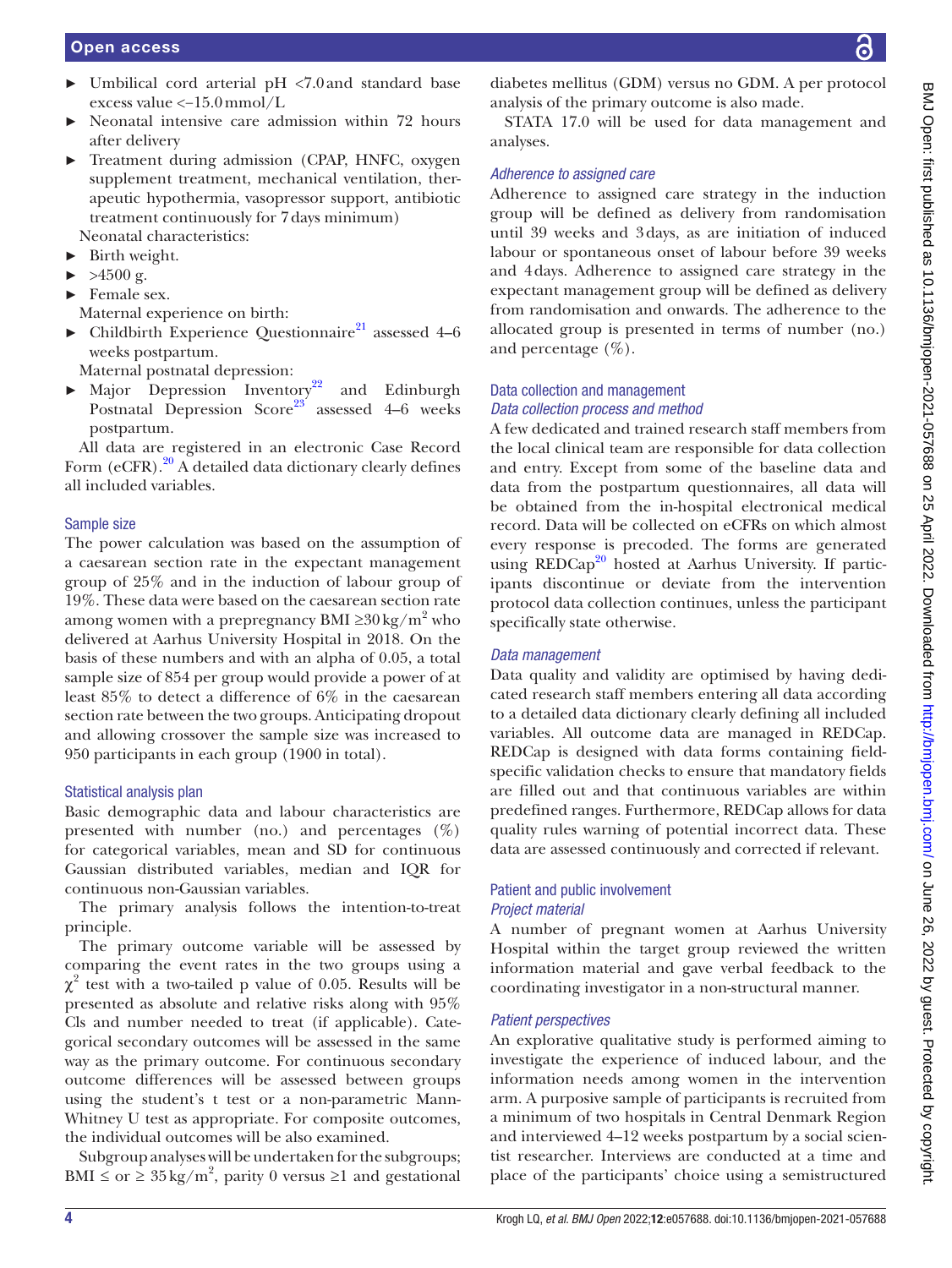interview guide. All interviews are recorded, transcribed verbatim and analysed using thematic analysis.

## Trial oversight

The trial is yearly monitored by an independent monitor familiar with the principles of Good Clinical Practice who performs audit on selective predefined outcome measures. Serious adverse events are defined as an untoward and unexpected medical occurrence that results in maternal or perinatal death, that is life threatening to the participant or the fetus/neonate at the time of the event, or that requires hospitalisation or prolongation of existing inpatient hospitalisation. All serious adverse events are monitored and handled by the principal investigator and sponsor.

Three independent members are appointed to a Data Monitoring and Ethics Committee (DMEC) and a Trial Steering Committee (TSC), respectively. The DMEC members are to safeguard the interests of trial participants by assessing the safety of the intervention and monitor the overall conduct of the trial. The DMEC reviews data at two predetermined milestones (600 and 1300 enrolled participants) but as a minimum once annually. Any serious adverse event is presented to the DMEC. The TSC members are to provide advice to the trialists based on recommendations from the DMEC on two predetermined occasions. No formal stopping criteria are predefined.

## ETHICS AND DISSEMINATION

The Central Denmark Region Committee on Biomedical Research Ethics approved the study. The study is conducted in accordance with the ethical principles outlined in the latest version of the 'Declaration of Helsinki' and the 'Guideline for Good Clinical Practice' related to experiments on humans. All the eligible women both get written and verbal information about the study methods, the aims of the research and the possible adverse events related to the interventions and give written informed consent prior to randomisation. The results of this trial have the potential to generate important knowledge for the improvement of delivery in obese women and add key information to an ongoing discussion of the effects of labour induction before term. The inclusion of quantitative and qualitative approaches in the study design enables balanced discussions of benefits and drawbacks of induction of labour. The trial findings are disseminated to participants, clinicians, commissioning groups and through peer-reviewed publication. After publication of the last trial results, deidentified data will be publicly available.

## Protocol amendments

In case of significant protocol amendments are added to the original protocol, a new version number will be assigned to the protocol. Simultaneously, we will add the amendments to the clinicaltrials.gov registration, and

we will submit a supplementary protocol to the Central Denmark Region Committee on Biomedical Research Ethics.

## Ancillary and post-trial care

There are no provisions for trial participants. The participants are insured during and after the trial according to the Act on Patient Safety in the Danish Health Care System.

Twitter Tine Brink Henriksen [@TineBrink](https://twitter.com/TineBrink)

Contributors JG and SB conceived the idea for the trial and wrote the first protocol draft. JG, SB and LQK secured funding. LQK further developed the trial design with substantial contributions from JG, SB, JF, TBH and JT. LQK drafted the protocol for publication. JG, SB, JF, TBH and JT revised the manuscript critically and approved the final version to be published.

Funding The work is supported by the Novo Nordic Foundation grant number NNF19OC0057545, the Health Research Foundation of Central Region Denmark grant number A2682 and the Department of Clinical Medicine, Aarhus University.

Disclaimer The trial sponsor and funders have no ultimate authority over any aspects of the trial design, conduct, or reporting.

Competing interests None declared.

Patient and public involvement Patients and/or the public were involved in the design, or conduct, or reporting, or dissemination plans of this research. Refer to the Methods section for further details.

Patient consent for publication Not applicable.

Provenance and peer review Not commissioned; externally peer reviewed.

Supplemental material This content has been supplied by the author(s). It has not been vetted by BMJ Publishing Group Limited (BMJ) and may not have been peer-reviewed. Any opinions or recommendations discussed are solely those of the author(s) and are not endorsed by BMJ. BMJ disclaims all liability and responsibility arising from any reliance placed on the content. Where the content includes any translated material, BMJ does not warrant the accuracy and reliability of the translations (including but not limited to local regulations, clinical guidelines, terminology, drug names and drug dosages), and is not responsible for any error and/or omissions arising from translation and adaptation or otherwise.

Open access This is an open access article distributed in accordance with the Creative Commons Attribution Non Commercial (CC BY-NC 4.0) license, which permits others to distribute, remix, adapt, build upon this work non-commercially, and license their derivative works on different terms, provided the original work is properly cited, appropriate credit is given, any changes made indicated, and the use is non-commercial. See: [http://creativecommons.org/licenses/by-nc/4.0/.](http://creativecommons.org/licenses/by-nc/4.0/)

## ORCID iDs

Lise Qvirin Krogh <http://orcid.org/0000-0001-7397-4576> Tine Brink Henriksen<http://orcid.org/0000-0001-6933-8294> Jim Thornton <http://orcid.org/0000-0001-9764-6876>

#### REFERENCES

- <span id="page-4-0"></span>1 WHO. *Obesity and overweight*, 2018.
- <span id="page-4-1"></span>2 Marchi J, Berg M, Dencker A, *et al*. Risks associated with obesity in pregnancy, for the mother and baby: a systematic review of reviews. *[Obes Rev](http://dx.doi.org/10.1111/obr.12288)* 2015;16:621–38.
- 3 Danish Society of Obstetrics and Gynecology. Obesity and pregnancy; 2017
- <span id="page-4-2"></span>4 EURO-PERISTAT. European perinatal health report. Health and care of pregnant women and babies in Europe in 2015. EURO-PERISTAT project. Available:<http://www.europeristat.com>
- <span id="page-4-3"></span>5 Poston L, Caleyachetty R, Cnattingius S, *et al*. Preconceptional and maternal obesity: epidemiology and health consequences. *[Lancet](http://dx.doi.org/10.1016/S2213-8587(16)30217-0)  [Diabetes Endocrinol](http://dx.doi.org/10.1016/S2213-8587(16)30217-0)* 2016;4:1025–36.
- 6 Leonard SA, Carmichael SL, Main EK, *et al*. Risk of severe maternal morbidity in relation to prepregnancy body mass index: roles of maternal co-morbidities and caesarean birth. *[Paediatr Perinat](http://dx.doi.org/10.1111/ppe.12555)  [Epidemiol](http://dx.doi.org/10.1111/ppe.12555)* 2020;34:460–8.